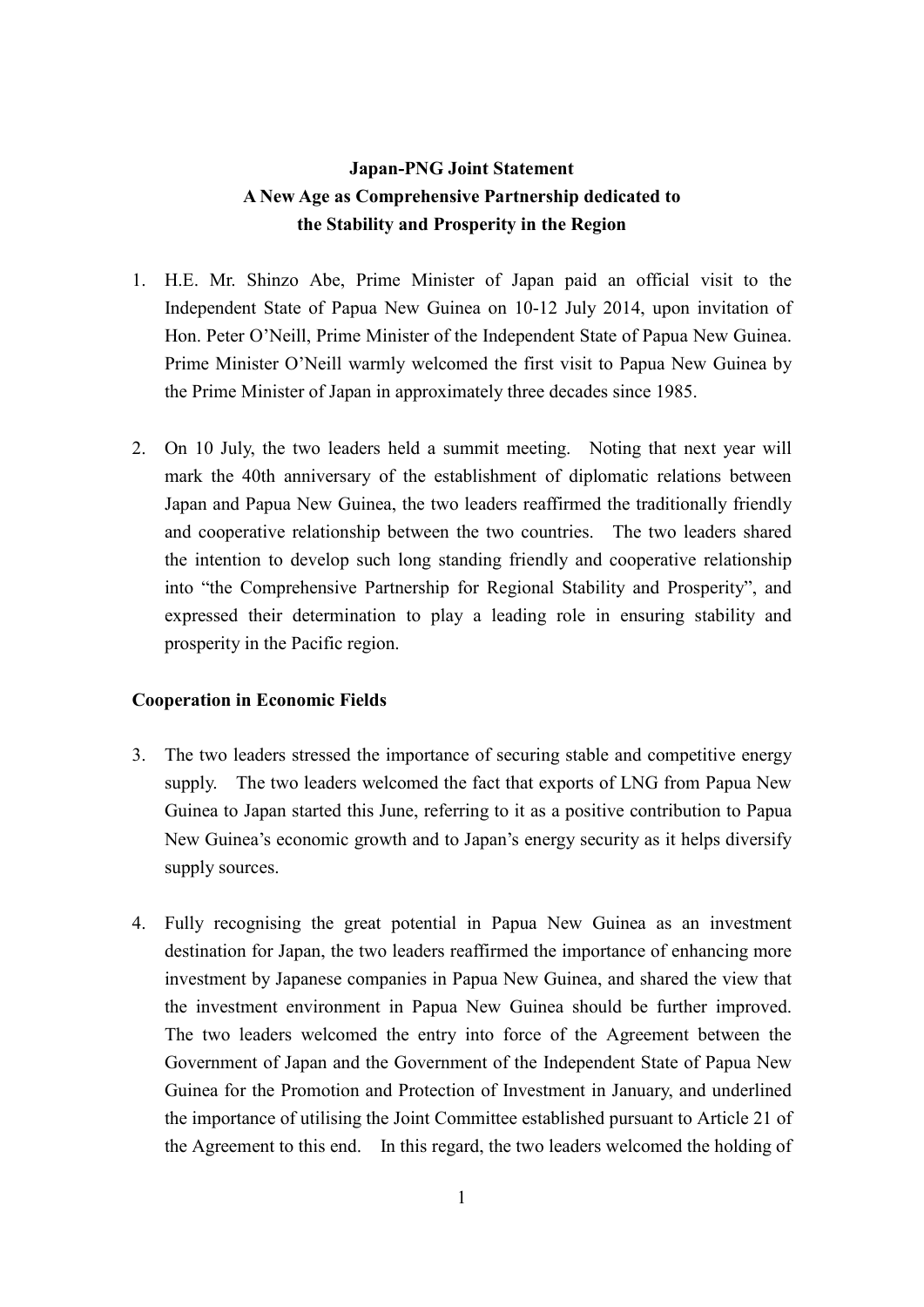the inauguration meeting of the Joint Committee on 11 July with the participation of eminent Japanese companies.

5. The two leaders recognised the significance of a bilateral agreement for avoidance of double taxation and prevention of fiscal evasion with respect to taxes on income, which is conducive to greater flow of trade and investment between two countries, and decided to intensify the two countries' cooperation towards such an agreement as soon as practicable for the two countries.

## **Cooperation for Sustainable Development**

- 6. Noting that Japan and Papua New Guinea are prone to natural disasters such as earthquake and tsunami, the two leaders underscored the importance of creating disaster resilient societies, and shared the intention to strengthen cooperation on disaster risk reduction through the exchange of lessons learned from disasters. The two leaders confirmed their intent to closely cooperate for the Third UN World Conference on Disaster Risk Reduction held in Sendai-City in March 2015.
- 7. Prime Minister O'Neill appreciated Japan's long-standing development assistance to Papua New Guinea through official development assistance in areas such as socio-economic infrastructure, human resources development and education. Prime Minister Abe expressed his intention to strengthen cooperation in the fields of infrastructure development and human resources development, including the project for the comprehensive development in the Lae-Nazab area, and to promote cooperation in other major fields, including education, disaster risk reduction and climate change from the view point of human security. In this regard, Prime Minister Abe announced the assistance package of providing approximately JPY 20 billion in ODA over the subsequent three years.
- 8. The two leaders recognised the need for facilitation in the process of providing technical cooperation to strengthen human resources development, and shared the intention to accelerate the consultation on the Agreement on Technical Cooperation between the Government of Japan and the Government of the Independent State of Papua New Guinea towards its early conclusion.
- 9. The two leaders highly valued the indispensable role of women in development,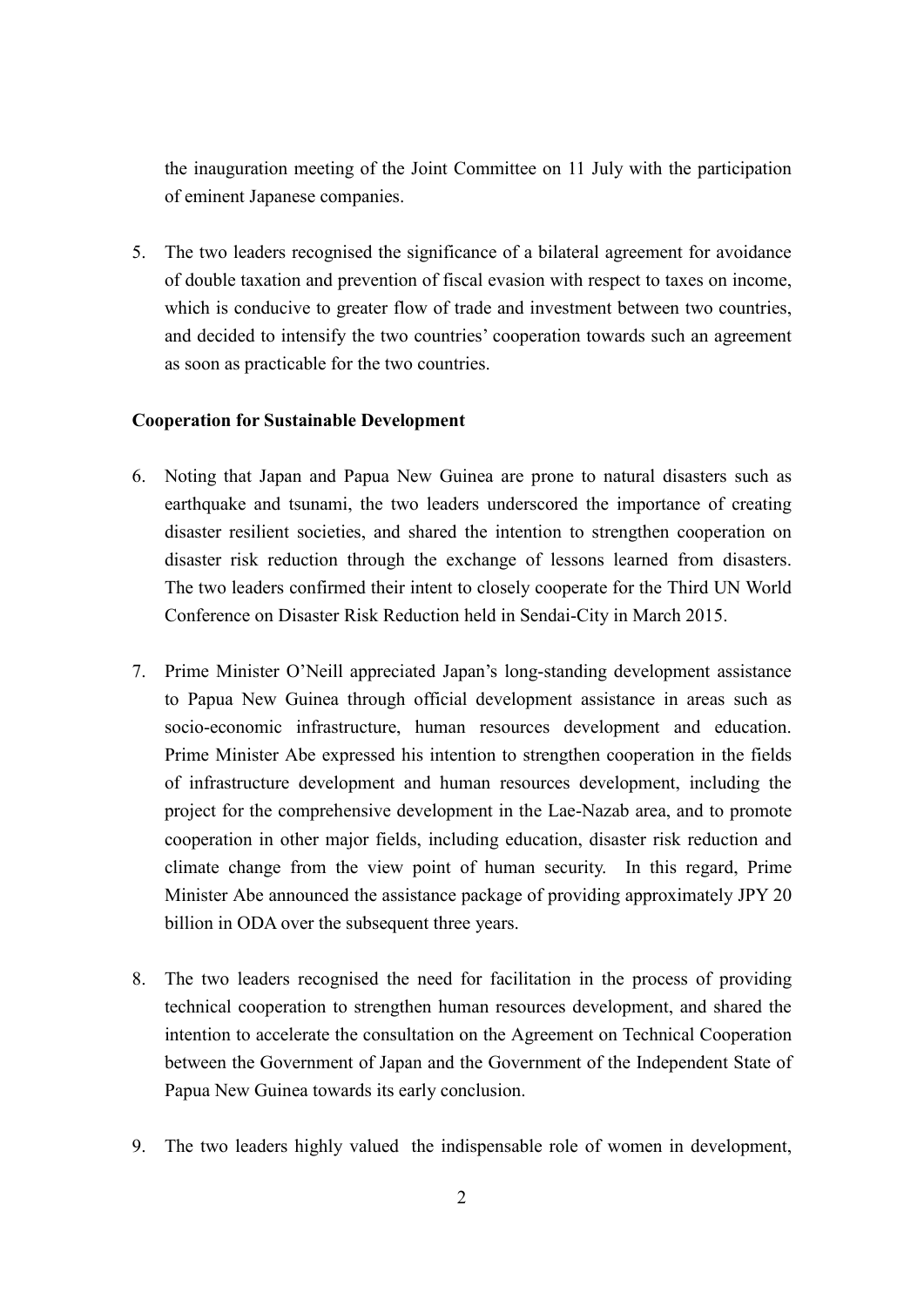and shared the intention to cooperate in achieving gender equality in education and employment and women empowerment.

10. Prime Minister Abe commended the Autonomous Region of Bougainville for steadily advancing the reconstruction process since the end of the Bougainville conflict in 1998, and noted with satisfaction that the Japan's ODA project for constructing bridges on Bougainville Coastal Trunk Road was appreciated by the people of Bougainville. The two leaders underlined the importance of ensuring peace and stability in the Autonomous Region of Bougainville for steady development and prosperity in the Pacific region. Prime Minister Abe expressed his willingness to support the peace-building process and development in the Autonomous Region of Bougainville with other supporting countries in the region.

## **People-to-People Exchanges**

- 11. The two leaders welcomed the recent high-level mutual visits between the two countries, and shared the intention to maintain the high-level mutual visits and dialogues as well as to promote exchanges between the two countries' Parliamentarians including friendly parliamentary leagues.
- 12. The two leaders reaffirmed that people-to-people exchanges should be facilitated in various fields to further strengthen the friendly ties between the two countries, and reconfirmed the importance of relaxation of visa requirements on a reciprocal basis to this end. In this regard, Prime Minister O'Neill appreciated "JENESYS 2.0" that had invited 69 Papua New Guinea young people to Japan last year and expressed the importance of continued youth exchanges.
- 13. In light of the high potential for tourism exchanges between the two countries, the two leaders affirmed the importance of enhancing tourism cooperation, and expressed their expectation that the Pacific Islands Tourism Ministers Meeting scheduled to be held in Japan in 2015 would provide useful advice for strengthening efforts towards tourism promotion between Japan and the Pacific region including Papua New Guinea.
- 14. Prime Minister O'Neill congratulated on Tokyo's designation as the host city for the 2020 Olympic and Paralympic Games, expressing his best wishes for their success.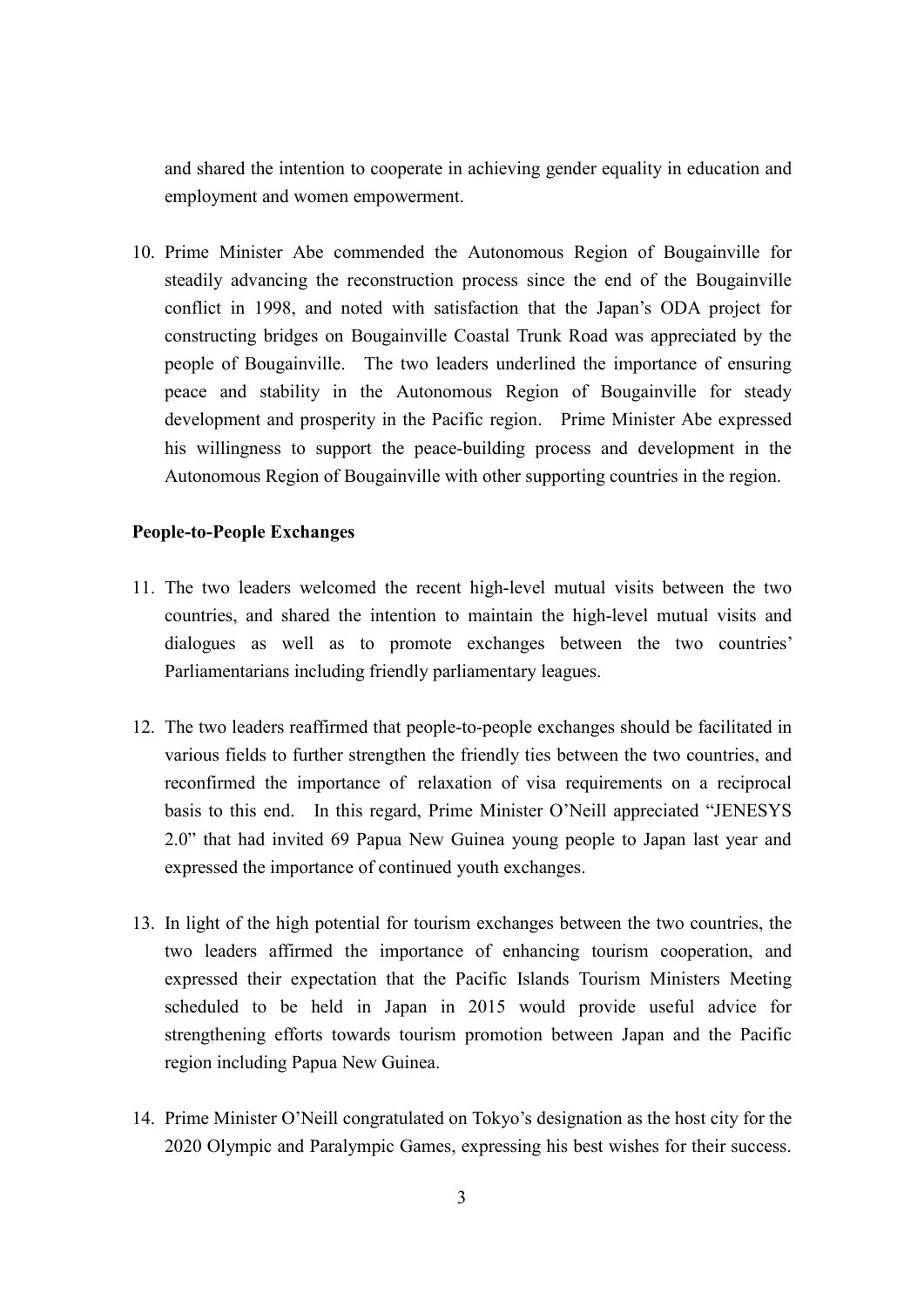Prime Minister Abe explained about Japan's "Sport for Tomorrow" program. Prime Minister O'Neill welcomed Japan's efforts to spread the value of sport and the Olympic Movement around the world.

## **The Recovery of the Remains of the War Dead**

15. The two leaders confirmed the significance of Prime Minister Abe's visit to the New Guinea Monument to the War Dead in Wewak City, East Sepik Province on 11 July to commemorate the Japanese war dead. Taking this opportunity, the two leaders renewed their determination for peace. Prime Minister Abe expressed his deep appreciation for Papua New Guinea's generous support for recovery of the remains of the war dead, and maintenance and management of monuments to the war dead. Prime Minister O'Neill expressed his willingness to continue to cooperate with Japan especially for accelerating the recovery of the remains of the war dead.

#### **Regional and Global Cooperation**

- 16. Prime Minister O'Neill expressed his deep appreciation for Japan's continued commitment and support to the Pacific Islands Forum (PIF) through the process of the Pacific Islands Leaders Meeting (PALM). Noting with satisfaction that the PALM process had made a great contribution to the development of mutual trust and cooperation between Japan and the PIF Members, the two leaders expressed their determination to further strengthen the PALM process in order to create a more vigorous and prosperous Pacific region. Furthermore, the two leaders stressed the importance of close coordination between the PALM process and the PIF, reiterating the need for Japan's further engagement with the PIF. In this connection, Prime Minister O'Neill expressed his firm intention to fully support Japan's efforts towards strengthening its engagement with the PIF as an island country sharing the Pacific Ocean.
- 17. The two leaders welcomed the continued democratic transformation in Fiji and expressed their intention to support Fiji to ensure that the elections in September 2014 would be conducted in a free, fair and credible manner. In this context, Prime Minister Abe commended PNG's leading role for the deployment of election observers in Fiji.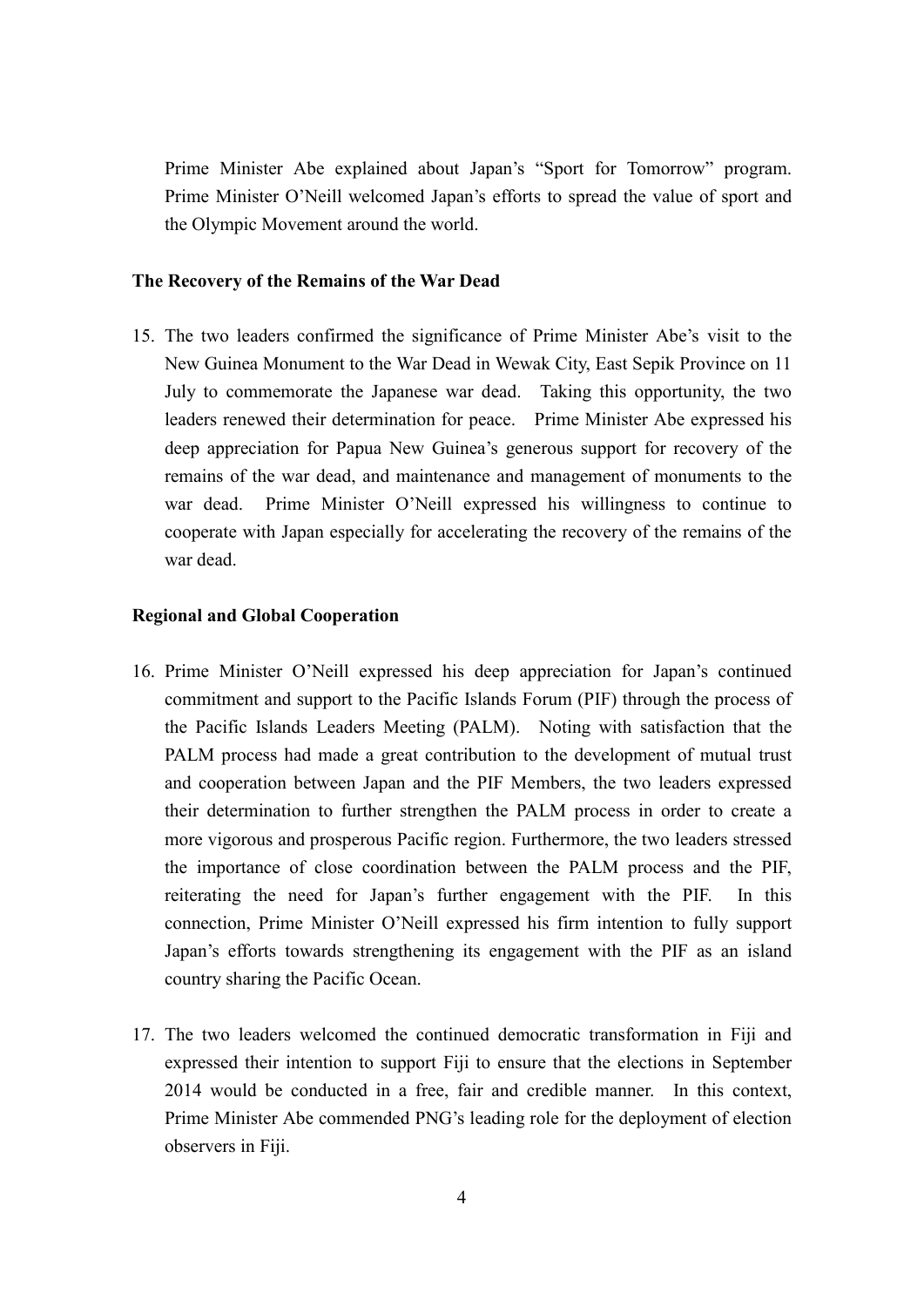- 18. Prime Minister Abe expressed his gratitude for Papua New Guinea's continued support for Japan's permanent membership in the United Nations Security Council. The two leaders shared the intention to work together to achieve an early reform of the United Nations Security Council, including the expansion of both the permanent and non-permanent categories, in view of the  $70<sup>th</sup>$  anniversary of the United Nations in 2015.
- 19. The two leaders share the view that climate change is a common challenge for the international community, and in particular, it poses a major threat to the Pacific Island countries. Prime Minister O'Neill welcomed Japan's participation in the "Majuro Declaration for Climate Leadership" adopted at the 44<sup>th</sup> Pacific Islands Forum in 2013. The two leaders confirmed their commitment to working closely towards the adoption of a protocol, another legal instrument or an agreed outcome with legal force applicable to all Parties under the United Nations Framework Convention on Climate Change (UNFCCC) at the 21<sup>st</sup> meeting of the Conference of the Parties (COP21) in Paris in 2015.
- 20. The two leaders expressed their expectation that fruitful discussion would be engaged in the Third International Conference on Small Island Developing States (SIDS) to be held in Samoa in September to promote the sustainable development of SIDS.
- 21. Prime Minister Abe commended Papua New Guinea on its leadership for hosting the Asia-Pacific Economic Cooperation (APEC) in 2018, and expressed his expectation for Papua New Guinea's contribution towards economic growth and prosperity in Asia-Pacific region.
- 22. Prime Minister Abe expressed Japan's determination to even more actively contribute to ensuring peace, stability and prosperity in the international community including the Pacific regions as a "Proactive Contributor to Peace" based on the principle of international cooperation and explained its recent efforts including its development of security legislation. Prime Minister O'Neill welcomed and supported Japan's effort to play a more active role to achieve more stable and prosperous Pacific region.